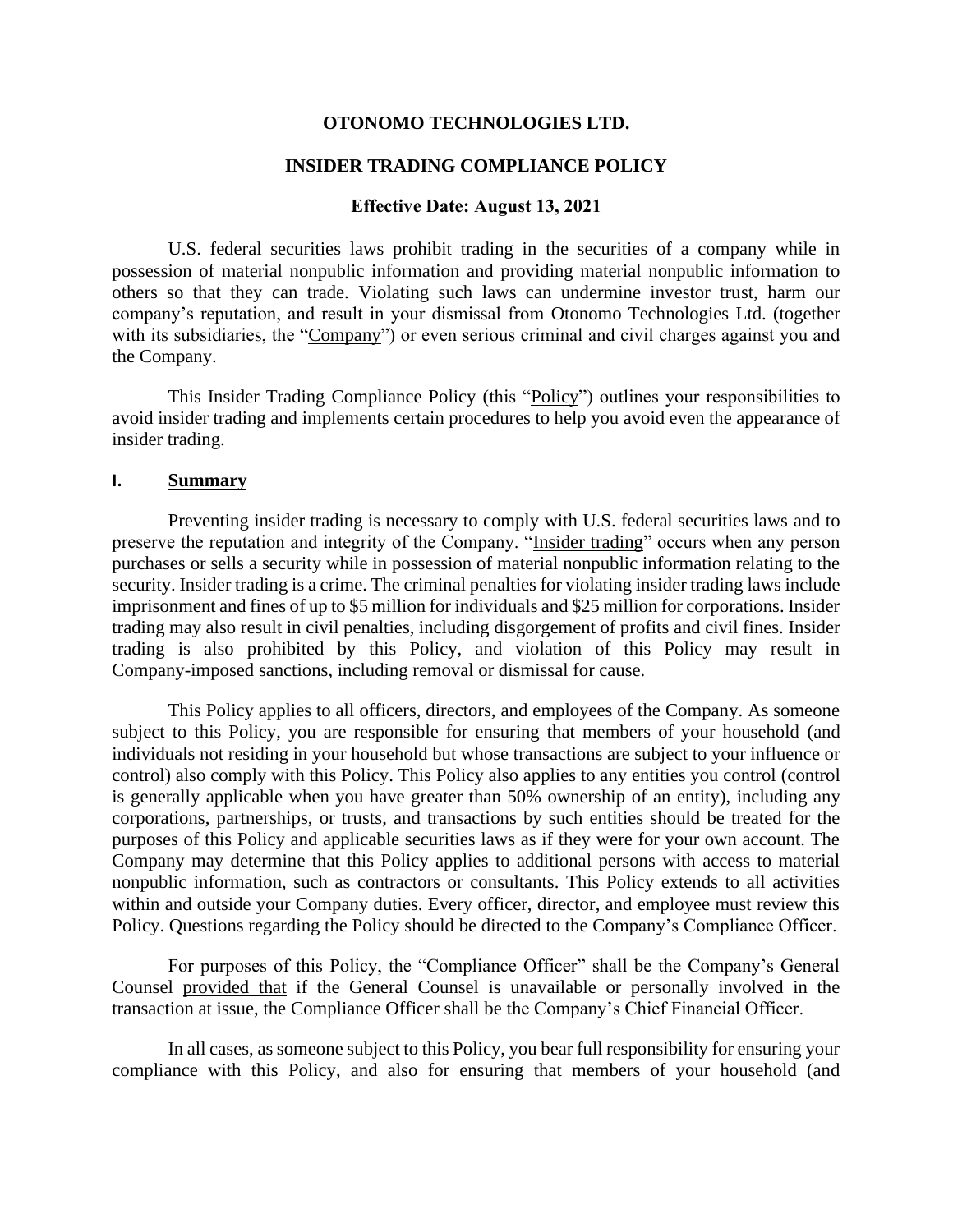individuals not residing in your household but whose transactions are subject to your influence or control) and entities under your influence or control are in compliance with this Policy.

Actions taken by the Company, the Compliance Officer, or any other Company personnel do not constitute legal advice, nor do they insulate you from the consequences of noncompliance with this Policy.

#### **II. Statement of Policies Prohibiting Insider Trading**

No officer, director, or employee (or any other person designated as subject to this Policy) shall purchase or sell any type of security while in possession of material nonpublic information relating to the security or the issuer of such security, whether the issuer of such security is the Company or any other company.

These prohibitions do not apply to:

- purchases of the Company's securities from the Company or sales of the Company's securities to the Company;
- exercises of stock options or other equity awards or the surrender of shares to the Company in payment of the exercise price or in satisfaction of any tax withholding obligations in a manner permitted by the applicable equity award agreement, or vesting of equity-based awards that, in each case, do not involve a market sale of the Company's securities (the "cashless exercise" of a Company stock option through a broker *does* involve a market sale of the Company's securities, and therefore would not qualify under this exception);
- *bona fide* gifts of the Company's securities; or
- purchases or sales of the Company's securities made pursuant to any binding contract, specific instruction or written plan entered into while the purchaser or seller, as applicable, was unaware of any material nonpublic information and which contract, instruction, or plan (i) meets all requirements of the affirmative defense provided by Rule  $10b5-1$  ("Rule  $10b5-1$ ") promulgated under the Securities Exchange Act of 1934, as amended (the "1934 Act"), (ii) was precleared in advance pursuant to this Policy and (iii) has not been amended or modified in any respect after such initial preclearance without such amendment or modification being precleared in advance pursuant to this Policy. For more information about Rule 10b5-1 trading plans, see Section VI below.

No officer, director, or employee shall directly or indirectly communicate (or "tip") material nonpublic information to anyone outside the Company (except in accordance with the Company's policies regarding the protection or authorized external disclosure of Company information) or to anyone within the Company other than on a "need-to-know" basis.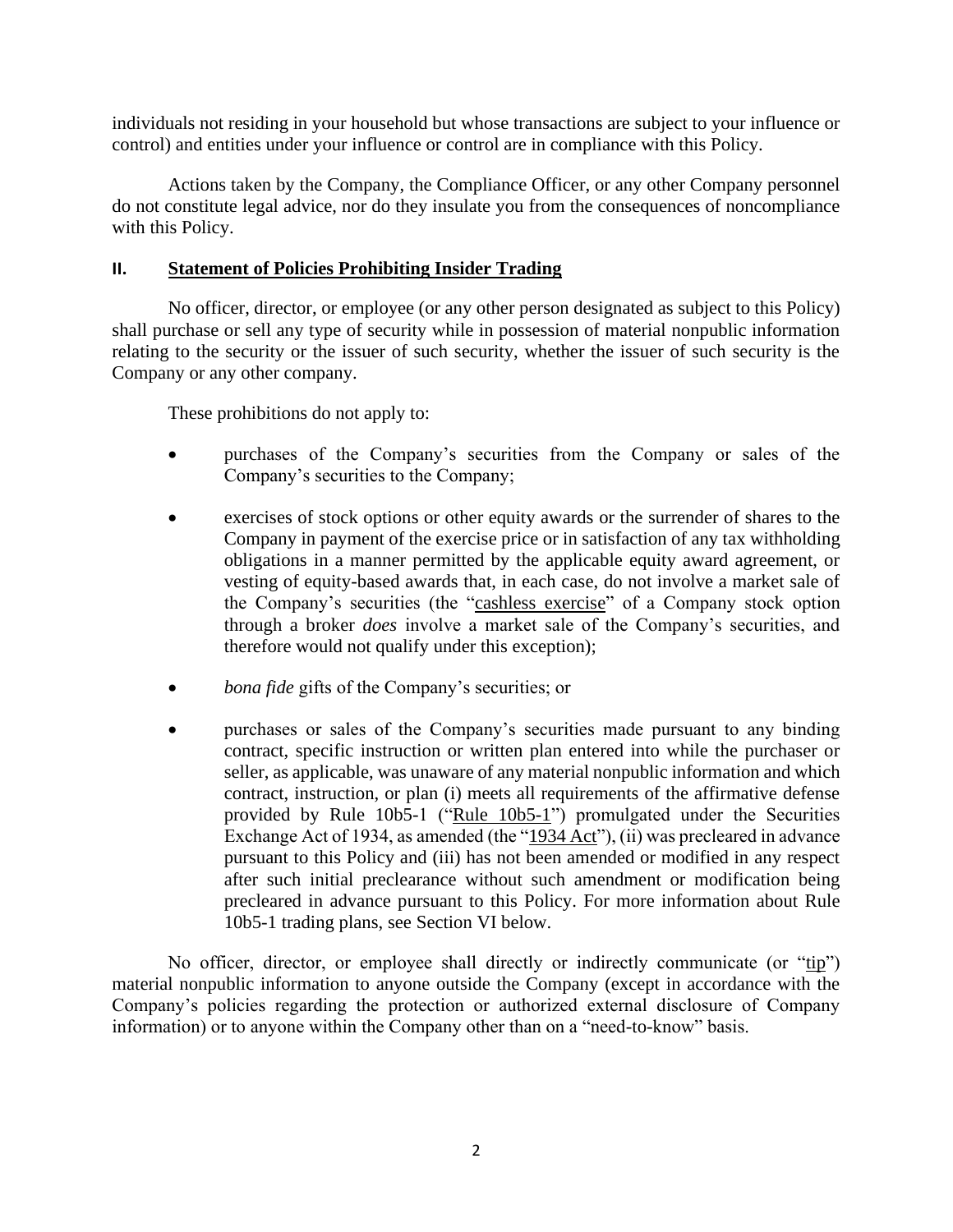#### **III. Explanation of Insider Trading**

*"*Insider trading*"* refers to the purchase or sale of a security while in possession of material nonpublic information relating to the security.

*"*Securities*"* includes stocks, bonds, notes, debentures, options, warrants, and other convertible securities, as well as derivative instruments.

*"*Purchase*"* and *"*sale*"* are defined broadly under the federal securities law. *"*Purchase*"* includes not only the actual purchase of a security, but any contract to purchase or otherwise acquire a security. *"*Sale*"* includes not only the actual sale of a security, but any contract to sell or otherwise dispose of a security. These definitions extend to a broad range of transactions, including conventional cash-for-stock transactions, conversions, the exercise of stock options, and acquisitions and exercises of warrants or puts, calls, or other derivative securities.

It is generally understood that insider trading includes the following:

- trading by insiders while in possession of material, non-public information;
- trading by persons other than insiders while in possession of material, non-public information, if the information either was given in breach of an insider's fiduciary duty to keep it confidential or was misappropriated; and
- communicating or tipping material, non-public information to others, including recommending the purchase or sale of a security while in possession of such information.

#### **A. What Facts Are Material?**

The materiality of a fact depends upon the circumstances. A fact is considered "material" if there is a substantial likelihood that a reasonable investor would consider it important in making a decision to buy, sell, or hold a security, or if the fact is likely to have a significant effect on the market price of the security. Material information can be positive or negative and can relate to virtually any aspect of a company's business or to any type of security, debt, or equity. Also, information that something is likely to happen in the future—or even just that it may happen could be deemed material.

Examples of material information include (but are not limited to) information about corporate earnings or earnings forecasts; possible mergers, acquisitions, tender offers, joint ventures or dispositions; changes in control of the Company or changes in senior management; new products or developments regarding customers (e.g., the acquisition or loss of a contract); changes in auditors or auditor notification that the Company may no longer rely on an audit report; significant events concerning the Company's physical assets; events regarding the Company's securities (e.g., defaults on senior securities, calls of securities for redemption, repurchase plans, stock splits, dividends, changes to the rights of security holders or public or private sales of additional securities); bankruptcies or receiverships; cybersecurity or data security incidents; and significant litigation or regulatory actions. Moreover, material information does not have to be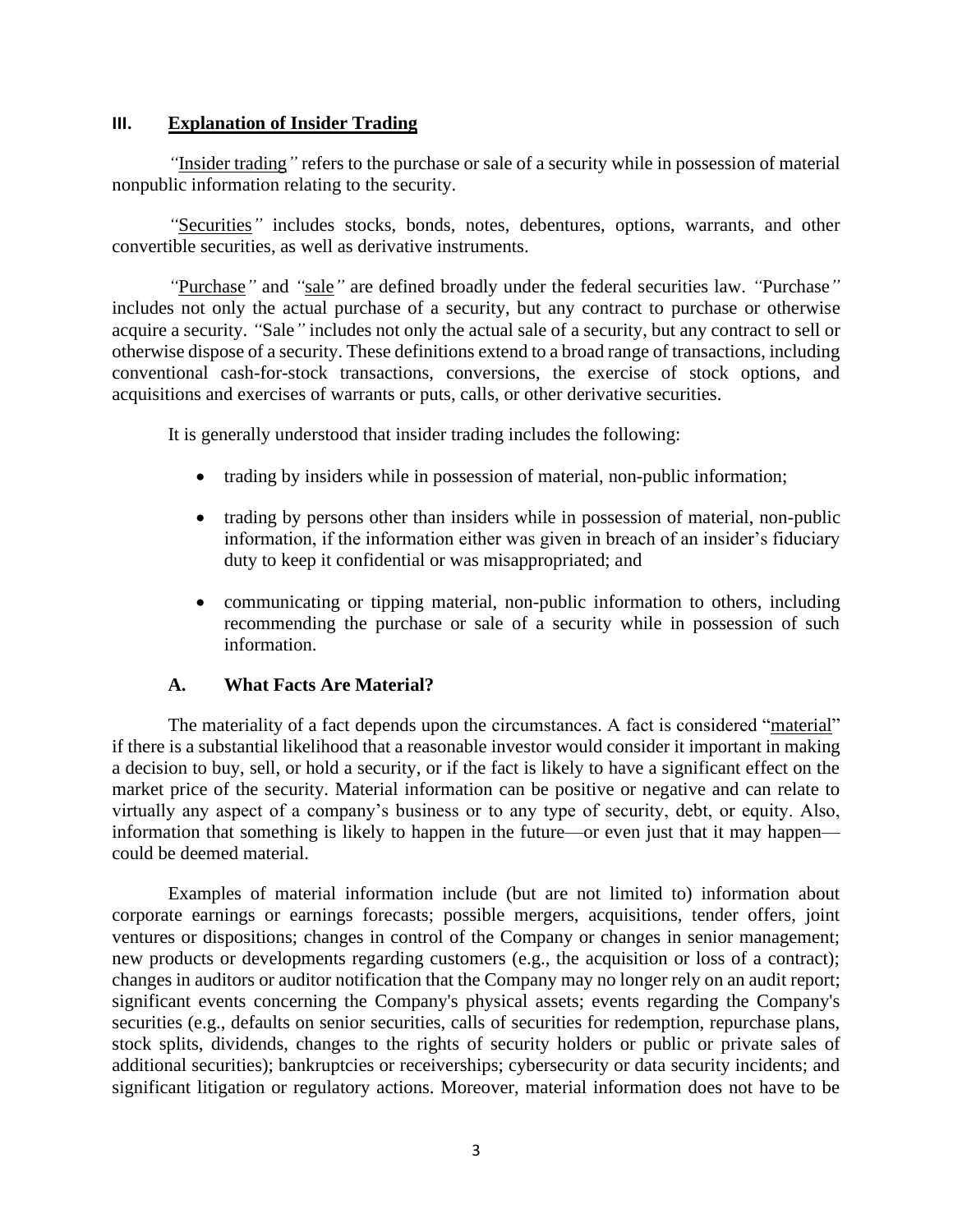related to a company's business. For example, the contents of a forthcoming newspaper column that is expected to affect the market price of a security can be material.

Questions regarding material information should be directed to the Compliance Officer. A good rule of thumb: when in doubt, do not trade.

## **B. What Is Nonpublic?**

Information is "nonpublic" if it is not available to the general public. In order for information to be considered public, it must be widely disseminated in a manner making it generally available to investors, through newswire services such as Dow Jones, Reuters, Bloomberg, Business Wire, The Wall Street Journal, Associated Press, or United Press International; broadcasts on widely available radio or television programs; publication in a widely available newspaper, magazine, or news website; a Regulation FD-compliant conference call; or public disclosure documents filed with the US Securities and Exchange Commission (the "SEC") that are available on the SEC's website. Note that simply posting information to the Company's website may not be sufficient disclosure to make the information public.

The circulation of rumors, even if accurate and reported in the media, does not constitute effective public dissemination. In addition, even after a public announcement, a reasonable period of time must lapse in order for the market to react to the information. Generally, one should allow two full trading days following publication as a reasonable waiting period before such information is deemed to be public.

## **C. Who Is an Insider?**

"Insiders" include officers, directors, and any employees of a company, or anyone else who has material nonpublic information about a company. Insiders have independent fiduciary duties to their company and its stockholders not to trade on material nonpublic information relating to the company's securities. Insiders may not trade in the Company's securities while in possession of material nonpublic information relating to the Company, nor may they tip such information to anyone outside the Company (except in accordance with the Company's policies regarding the protection or authorized external disclosure of Company information) or to anyone within the Company other than on a "need-to-know" basis.

Individuals subject to this Policy are responsible for ensuring that members of their households also comply with this Policy. This Policy also applies to any entities controlled by individuals subject to the Policy, including any corporations, partnerships or trusts, and transactions by these entities should be treated for the purposes of this Policy and applicable securities laws as if they were for the individual's own account.

#### **D. Trading by Persons Other Than Insiders**

Insiders may be liable for communicating or tipping material nonpublic information to a third party ("tippee"), and insider trading violations are not limited to trading or tipping by insiders. Persons other than insiders can also be liable for insider trading, including tippees who trade on material nonpublic information tipped to them or individuals who trade on material nonpublic information that has been misappropriated. Insiders may be held liable for tipping even if they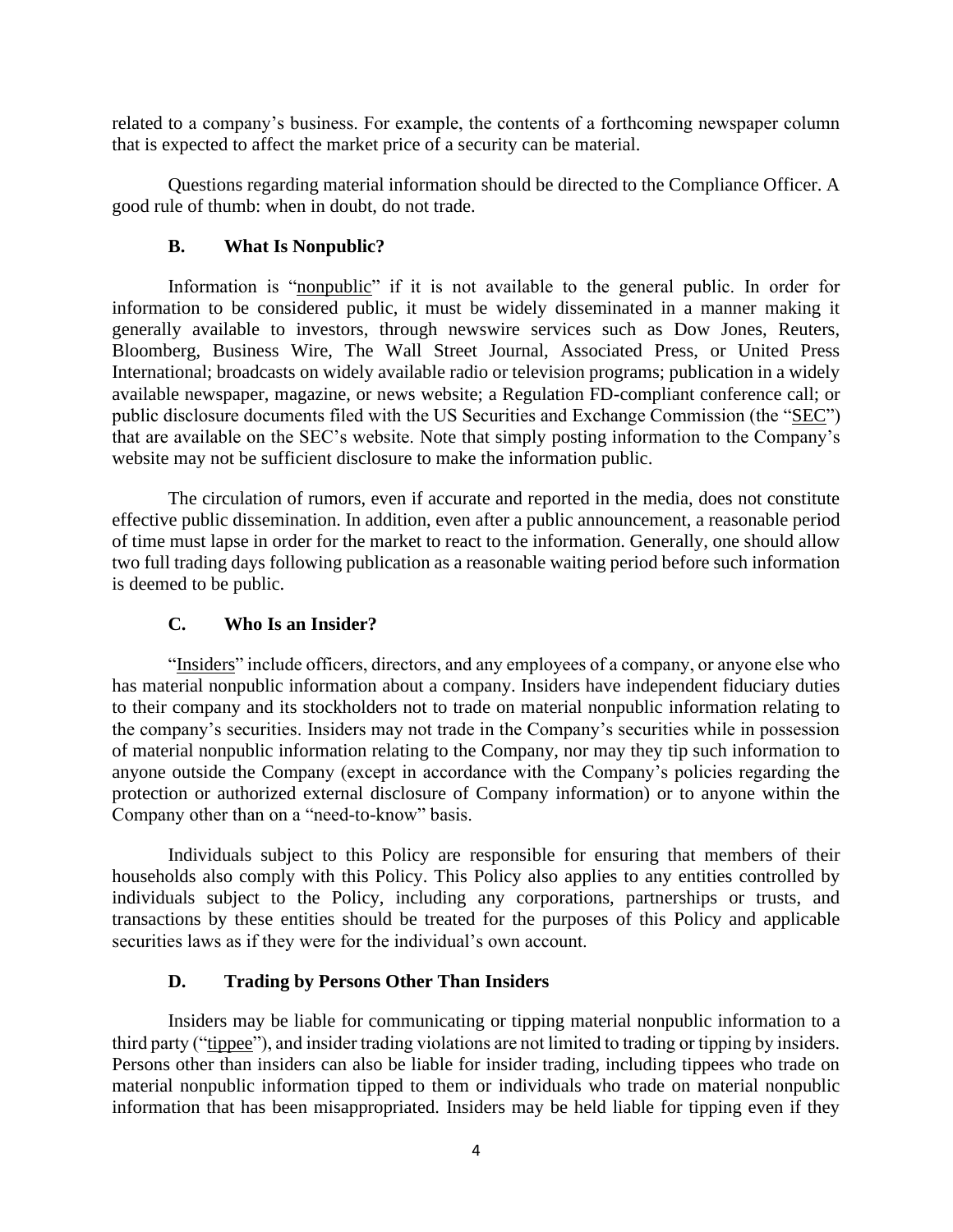receive no personal benefit from tipping and even if no close personal relationship exists between them and the tippee.

Tippees inherit an insider's duties and are liable for trading on material, non-public information illegally tipped to them by an insider. Similarly, just as insiders are liable for the insider trading of their tippees, so are tippees who pass the information along to others who trade. In other words, a tippee's liability for insider trading is no different from that of an insider. Tippees can obtain material, non-public information by receiving overt tips from others or through, among other things, conversations at social, business, or other gatherings.

## **E. Penalties for Engaging in Insider Trading**

Penalties for trading on or tipping material nonpublic information can extend significantly beyond any profits made or losses avoided, both for individuals engaging in such unlawful conduct and their employers. The SEC and Department of Justice have made the civil and criminal prosecution of insider trading violations a top priority. Enforcement remedies available to the government or private plaintiffs under the federal securities laws include:

- SEC administrative sanctions:
- securities industry self-regulatory organization sanctions;
- civil injunctions;
- damage awards to private plaintiffs;
- disgorgement of all profits;
- civil fines for the violator of up to three times the amount of profit gained or loss avoided;
- civil fines for the employer or other controlling person of a violator (i.e., where the violator is an employee or other controlled person) of up to the greater of \$1.425 million or three times the amount of profit gained or loss avoided by the violator;
- criminal fines for individual violators of up to \$5 million (\$25 million for an entity); and
- jail sentences of up to 20 years.

In addition, insider trading could result in serious sanctions by the Company, including dismissal. Insider trading violations are not limited to violations of the federal securities laws. Other federal and state civil or criminal laws, such as the laws prohibiting mail and wire fraud and the Racketeer Influenced and Corrupt Organizations Act (RICO), may also be violated in connection with insider trading.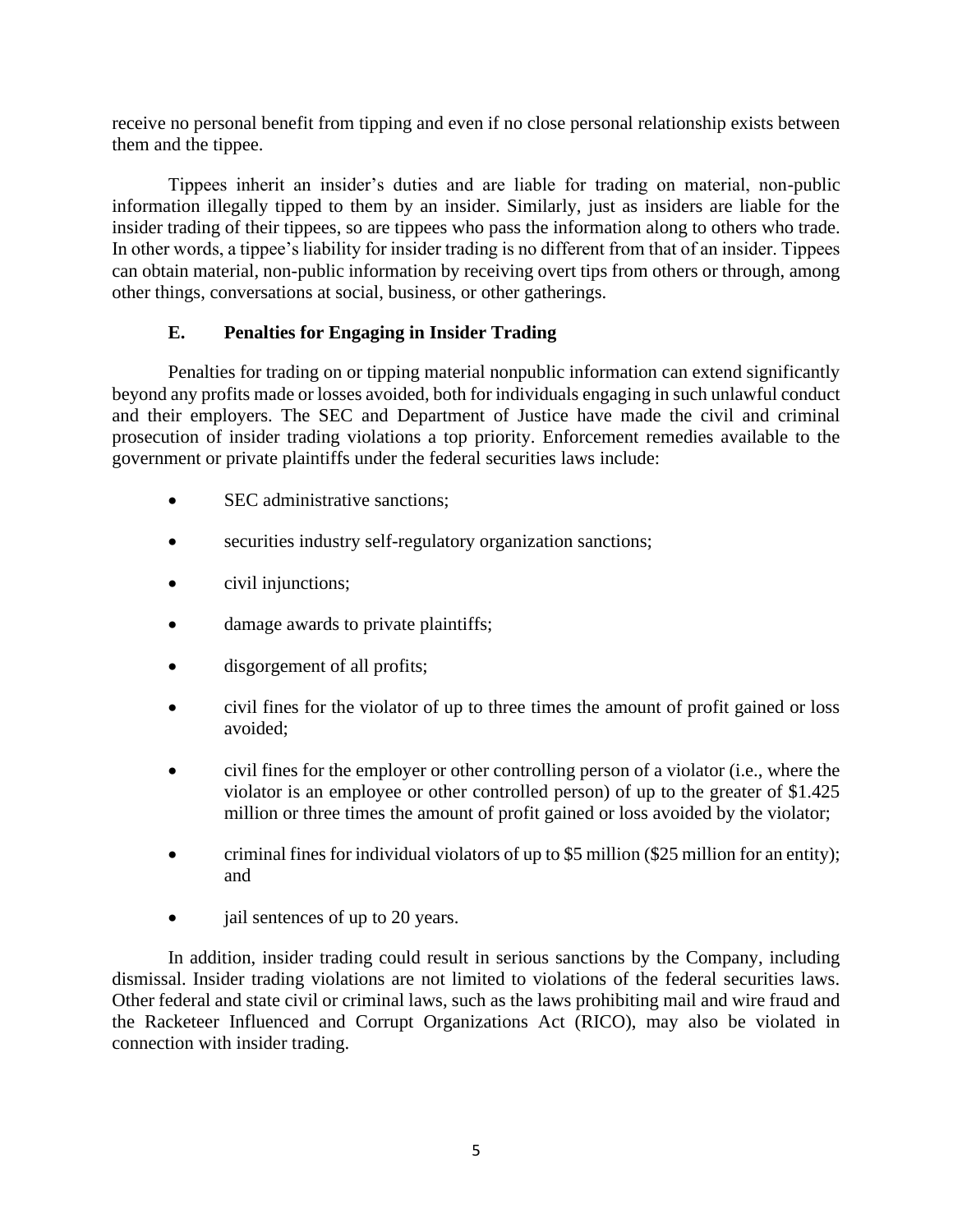#### **F. Size of Transaction and Reason for Transaction Do Not Matter**

The size of the transaction or the amount of profit received does not have to be significant to result in prosecution. The SEC has the ability to monitor even the smallest trades, and the SEC performs routine market surveillance. Brokers or dealers are required by law to inform the SEC of any possible violations by people who may have material nonpublic information. The SEC aggressively investigates even small insider trading violations.

## **IV. Statement of Procedures to Prevent Insider Trading**

The following procedures have been established, and will be maintained and enforced, by the Company to prevent insider trading.

#### **A. Blackout Periods**

The period during which the Company prepares quarterly financials is a sensitive time for insider trading purposes, as Company personnel may be more likely to possess, or be presumed to possess, material nonpublic information. To avoid the appearance of impropriety and assist Company personnel in planning transactions in the Company's securities for appropriate times, no officer, director, or employee shall purchase or sell any security of the Company during the period beginning on the 14th calendar day before the end of any fiscal quarter of the Company and ending upon completion of the second full trading day after the public release of earnings data for such fiscal quarter or during any other trading suspension period declared by the Company, except for:

- purchases of the Company's securities from the Company or sales of the Company's securities to the Company;
- exercises of stock options or other equity awards, the surrender of shares to the Company in payment of the exercise price or in satisfaction of any tax withholding obligations in a manner permitted by the applicable equity award agreement, or the vesting of equity-based awards that do not involve a market sale of the Company's securities (the cashless exercise of a Company stock option through a broker does involve a market sale of the Company's securities, and therefore would not qualify under this exception);
- *bona fide* gifts of the Company's securities; and
- purchases or sales of the Company's securities made pursuant to any binding contract, specific instruction, or written plan entered into while the purchaser or seller, as applicable, was unaware of any material nonpublic information and which contract, instruction, or plan (i) meets all requirements of the affirmative defense provided by Rule 10b5-1, (ii) was precleared in advance pursuant to this Policy, and (iii) has not been amended or modified in any respect after such initial preclearance without such amendment or modification being precleared in advance pursuant to this Policy.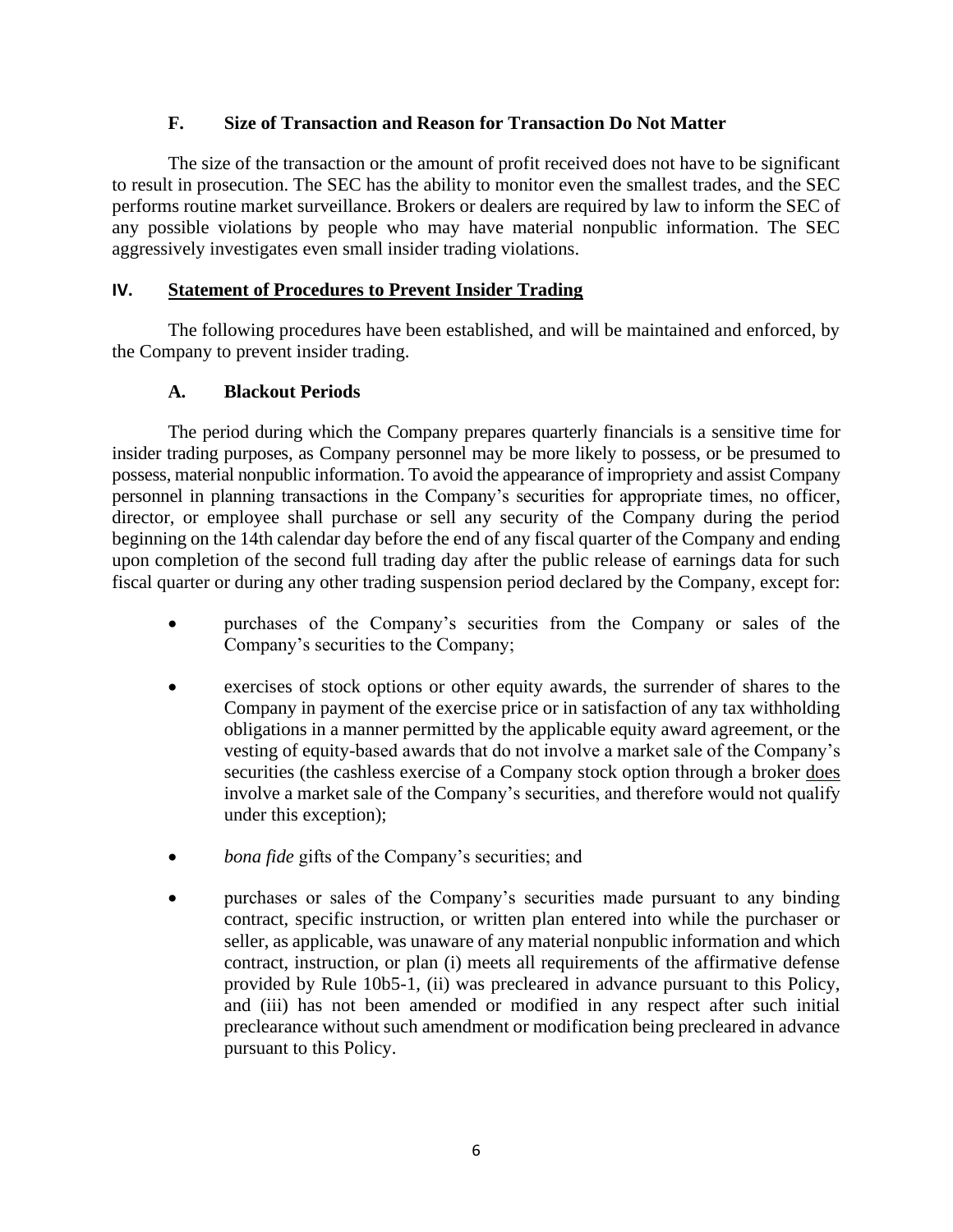Exceptions to the blackout period policy may be approved only by the Company's Chief Financial Officer or, in the case of exceptions for directors, the Board of Directors.

From time to time, the Company, through the Board of Directors or Chief Financial Officer, may recommend that officers, directors, employees, or others suspend trading in the Company's securities because of developments that have not yet been disclosed to the public. Subject to the exceptions noted above, all those affected should not trade in the Company's securities while the suspension is in effect.

When such event-specific blackout periods occur, those subject to it will be notified by the Company. The event-specific blackout period will not be announced to those not subject to it, and those subject to it or otherwise aware of it should not disclose it to others.

Even if the Company has not notified you that you are subject to an event-specific blackout period, if you are aware of material nonpublic information about the Company, you should not trade in Company securities. Even if the Company does not designate you as subject to an eventspecific blackout period, or does not notify you of such designation, this does not relieve you of your obligation not to trade in the Company's securities while possessing material nonpublic information. None of the Company, the Compliance Officer, or the Company's other employees will have any liability for any decisions regarding event-specific blackout periods or delays or failures to notify individuals of event-specific blackout periods.

## **B. Preclearance of All Trades by All Officers, Directors and Certain Key Employees**

To provide assistance in preventing inadvertent violations of applicable securities laws and to avoid the appearance of impropriety in connection with the purchase and sale of the Company's securities, all transactions in the Company's securities (including, without limitation, acquisitions and dispositions of Company stock, the exercise of stock options, elective transactions under [401(k)/ESPP/deferred compensation plans], and the sale of Company stock issued upon exercise of stock options) by officers, directors, and certain key employees listed on Schedule I (as amended from time to time) (each, a "Preclearance Person") must be precleared by the Company's Compliance Officer, except for certain exempt transactions as explained in Section VI of this Policy.

A request for preclearance should be in writing (including by e-mail), should be made at least two business days in advance of the proposed transaction, and should include the identity of the Preclearance Person, a description of the proposed transaction, the proposed date of the transaction, and the number of shares or other securities to be involved. In addition, the Preclearance Person must execute a certification (in the form approved by the Compliance Officer) that he or she is not aware of material nonpublic information about the Company. The Compliance Officer shall have sole discretion to decide whether to clear any contemplated transaction. All trades that are precleared must be effected within five business days of receipt of the preclearance, unless a specific exception has been granted by the Compliance Officer. A precleared trade (or any portion of a precleared trade) that has not been effected during the five business day period must be precleared again prior to execution. Notwithstanding receipt of preclearance, if the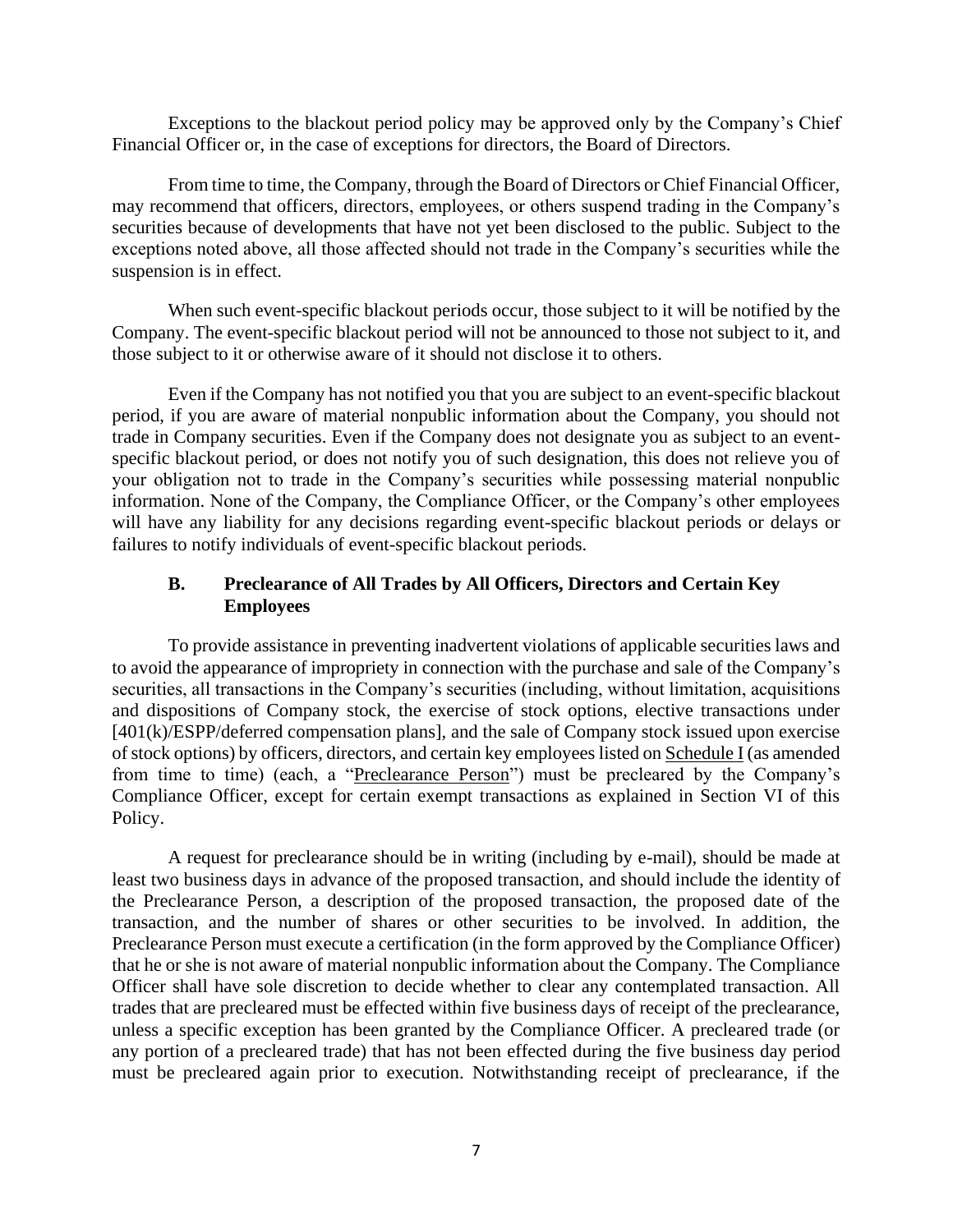Preclearance Person becomes aware of material nonpublic information or becomes subject to a blackout period before the transaction is effected, the transaction may not be completed.

None of the Company, the Compliance Officer, or the Company's other employees will have any liability for any delay in reviewing, or refusal of, a request for preclearance submitted pursuant to this Section IV.B. Notwithstanding any preclearance of a transaction pursuant to this Section IV.B, none of the Company, the Compliance Officer, or the Company's other employees assumes any liability for the legality or consequences of such transaction to the person engaging in such transaction.

#### **C. Post-Termination Transactions**

With the exception of the preclearance requirement, this Policy continues to apply to transactions in the Company's securities even after termination of service to the Company. If you are in possession of material nonpublic information when your service terminates, you may not trade in the Company's securities until that information has become public or is no longer material.

## **D. Information Relating to the Company**

#### 1. *Access to Information*

Access to material nonpublic information about the Company, including the Company's business, earnings, or prospects, should be limited to officers, directors, and employees of the Company on a "need-to-know" basis. In addition, such information should not be communicated to anyone outside the Company under any circumstances (except in accordance with the Company's policies regarding the protection or authorized external disclosure of Company information) or to anyone within the Company on an other than "need-to-know" basis.

In communicating material nonpublic information to employees of the Company, all officers, directors, and employees must take care to emphasize the need for confidential treatment of such information and adherence to the Company's policies with regard to confidential information.

## 2. *Inquiries From Third Parties*

Inquiries from third parties, such as industry analysts or members of the media, about the Company should be directed to the General Counsel and CFO at [Contact Information].

## **V. Additional Prohibited Transactions**

The Company has determined that there is a heightened legal risk and/or the appearance of improper or inappropriate conduct if the persons subject to this Policy engage in certain types of transactions. Therefore, officers, directors, and employees shall comply with the following policies with respect to certain transactions in the Company securities: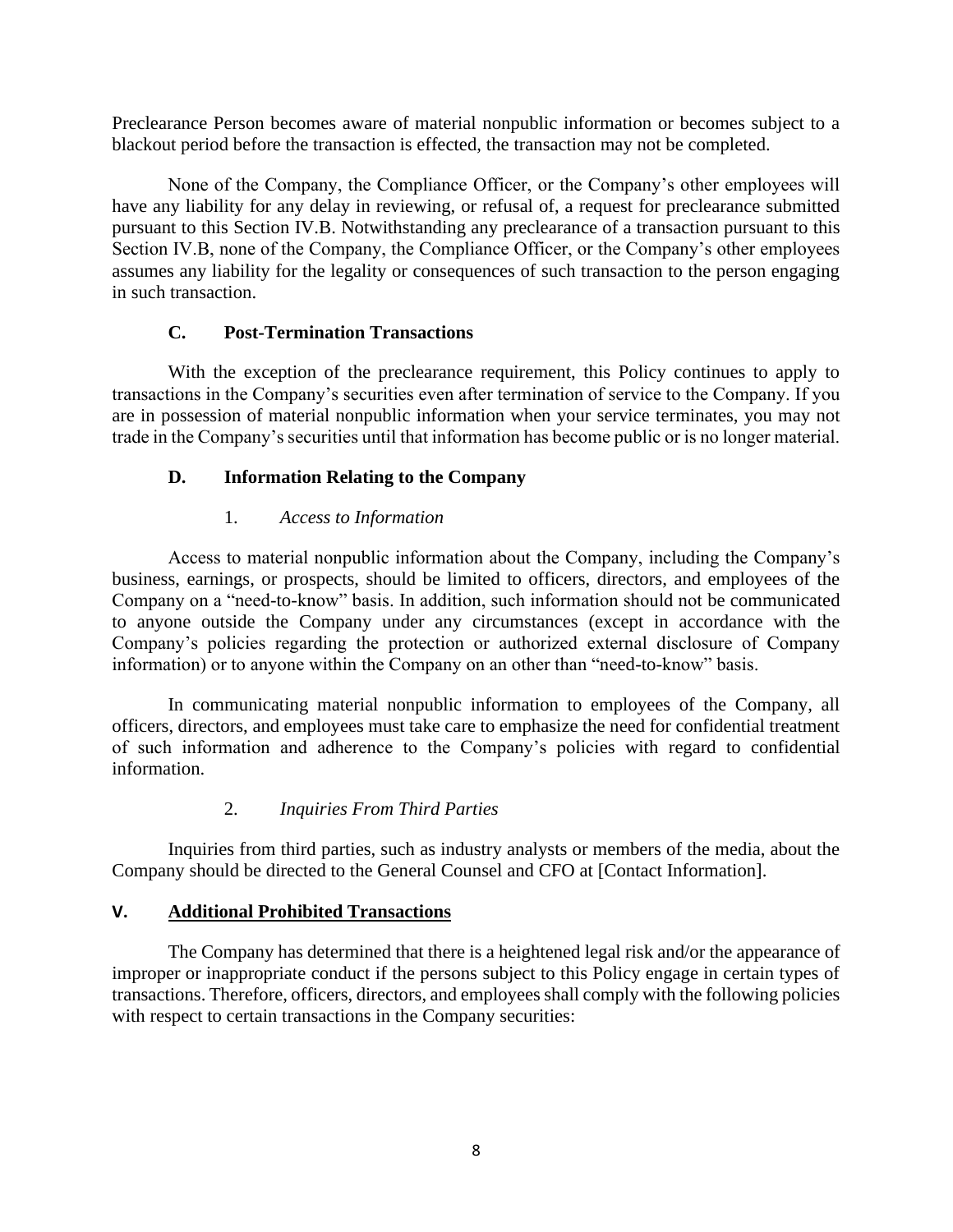#### **A. Short Sales**

Short sales of the Company's securities evidence an expectation on the part of the seller that the securities will decline in value, and therefore signal to the market that the seller has no confidence in the Company or its short-term prospects. In addition, short sales may reduce the seller's incentive to improve the Company's performance. For these reasons, short sales of the Company's securities are prohibited by this Policy.

## **B. Publicly Traded Options**

A transaction in options is, in effect, a bet on the short-term movement of the Company's stock and therefore creates the appearance that an officer, director, or employee is trading based on material nonpublic information. Transactions in options may also focus an officer's, director's, or employee's attention on short-term performance at the expense of the Company's long-term objectives. Accordingly, transactions in puts, calls, or other derivative securities involving the Company's equity securities, on an exchange or in any other organized market, are prohibited by this Policy.

# **C. Hedging Transactions**

Certain forms of hedging or monetization transactions, such as zero-cost collars and forward sale contracts, allow an officer, director, or employee to lock in much of the value of his or her stock holdings, often in exchange for all or part of the potential for upside appreciation in the stock. Such transactions allow the officer, director, or employee to continue to own the covered securities, but without the full risks and rewards of ownership. When that occurs, the officer, director, or employee may no longer have the same objectives as the Company's other stockholders. Therefore, such transactions involving the Company's equity securities are prohibited by this Policy.

# **D. Purchases of the Company's Securities on Margin; Pledging the Company's Securities to Secure Margin or Other Loans**

Purchasing on margin means borrowing from a brokerage firm, bank, or other entity in order to purchase the Company's securities (other than in connection with a cashless exercise of stock options under the Company's equity plans). Margin purchases of the Company's securities are prohibited by this Policy. Pledging the Company's securities as collateral to secure loans is also prohibited. This prohibition means, among other things, that you cannot hold the Company's securities in a "margin account" (which would allow you to borrow against your holdings to buy securities).

## **VI. Rule 10b5-1 Trading Plans**

The trading restrictions set forth do not apply to transactions under a previously established contract, plan, or instruction to trade in the Company's stock in accordance with the terms of Rule 10b5-1 and all applicable state laws (a "Trading Plan") that:

has been submitted to and preapproved by the Company's Compliance Officer, or such other person as the Board of Directors may designate from time to time (the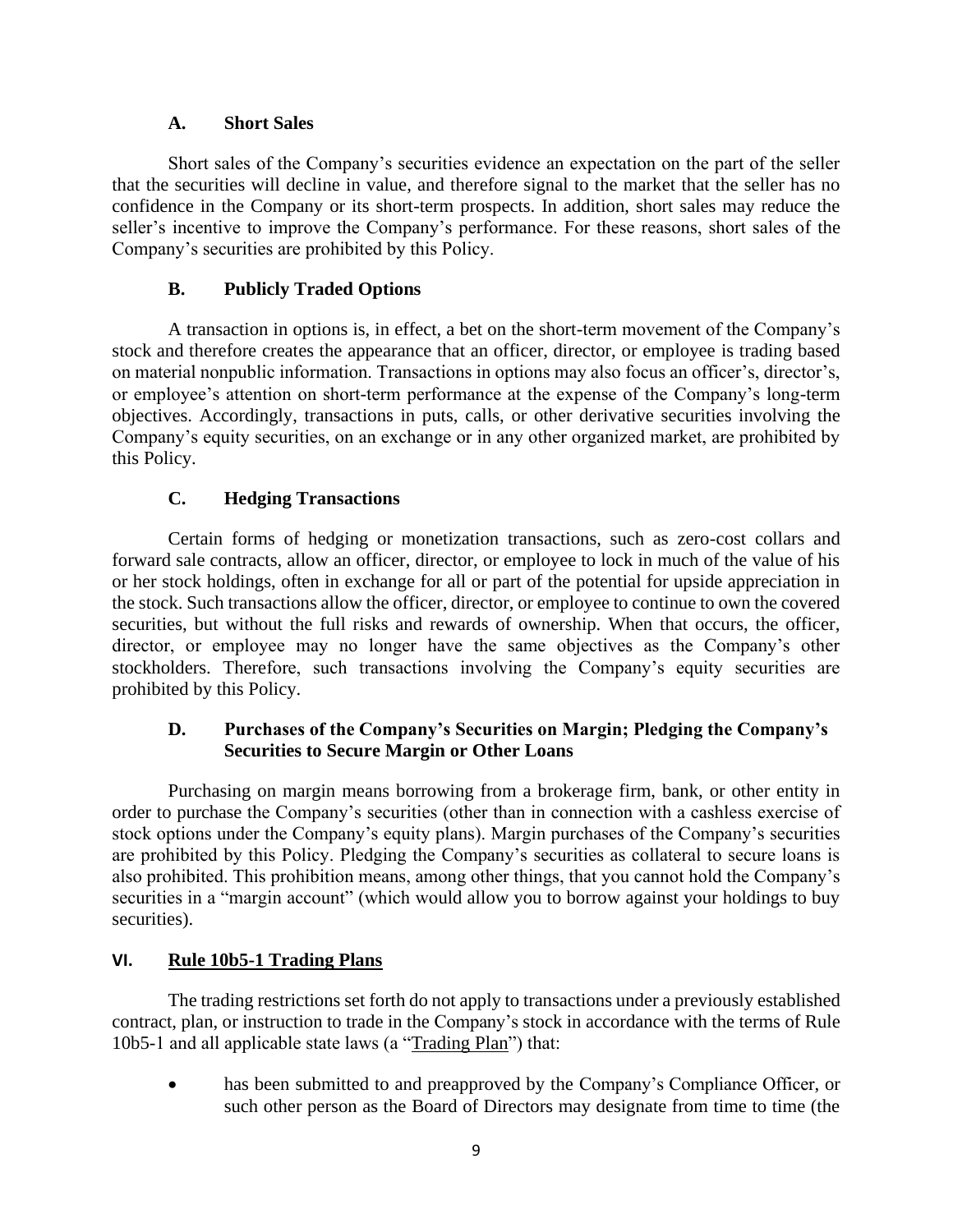"Authorizing Officer"), at least 30 days before the commencement of any transactions under the Trading Plan;

- you entered into in good faith at a time when you were not in possession of material nonpublic information about the Company; and
- either (i) specifies the amounts, prices, and dates of all security transactions under the Trading Plan, (ii) provides a written formula, algorithm, or computer program for determining the amount, price, and date of the transactions, or (iii) prohibits you from exercising any subsequent influence over the transactions.

You may adopt more than one Trading Plan at a time. You may only amend or revoke a Trading Plan outside of quarterly trading blackout periods when you do not possess material nonpublic information. Any amendment or revocation of a Trading Plan must be preapproved by the Authorizing Officer at least 30 days before you trade under an amended Trading Plan or outside of a revoked Trading Plan.

The Company reserves the right to publicly announce, or respond to inquiries from the media regarding, the implementation of Trading Plans or the execution of transactions made under a Trading Plan. The Company also reserves the right, from time to time, to suspend, discontinue, or otherwise prohibit transactions under a Trading Plan if the Authorizing Officer or the Board of Directors, in its discretion, determines that such suspension, discontinuation, or other prohibition is in the best interests of the Company. Transactions prohibited under Section V of this Policy, including short sales and hedging transactions, may not be carried out through a Trading Plan.

Compliance of a Trading Plan with the terms of Rule 10b5-1 and the execution of transactions pursuant to the Trading Plan are the sole responsibility of the person initiating the Trading Plan, and none of the Company, the Authorizing Officer, or the Company's other employees assume any liability for any delay in reviewing and/or refusing a Trading Plan submitted for approval nor the legality or consequences relating to a person entering into or trading under a Trading Plan.

#### **VII. Execution and Return of Certification of Compliance**

After reading this Policy, all officers, directors, and employees should execute and return to the Company's Compliance Officer the Certification of Compliance form attached hereto as "Attachment A."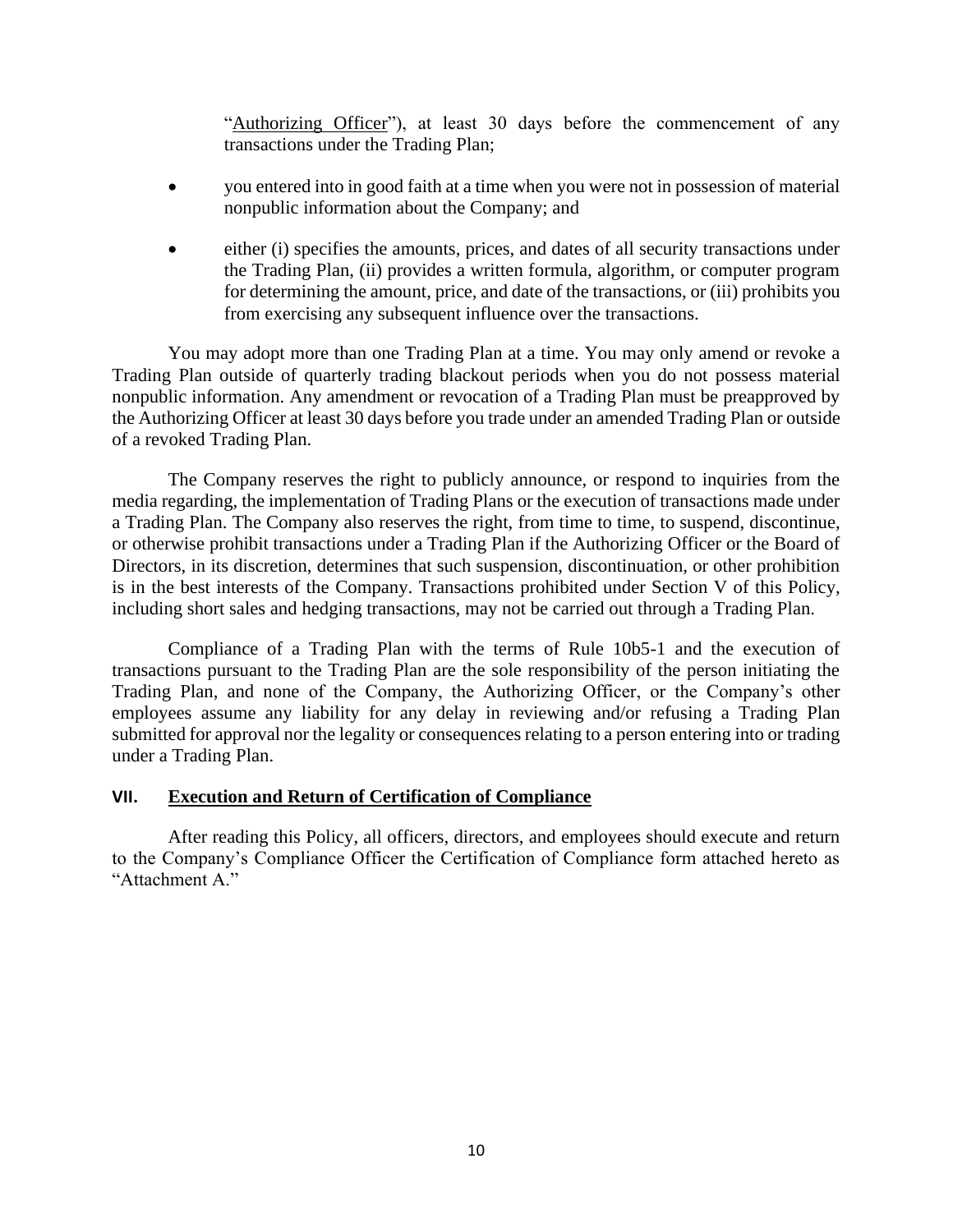# **Schedule I**

## **Individuals Subject to Preclearance Requirement**

- 1. Ben Volkow, Chief Executive Officer and Director.
- 2. Amit Karp, Director.
- 3. Yuval Cohen, Director.
- 4. Benny Schnaider, Director.
- 5. Andrew Geisse, Director.
- 6. Vered Raviv Schwarz, Director.
- 7. Jonathan Huberman, Director.
- 8. Bonnie Moav, Chief Financial Officer.
- 9. Asaf Weisbrot, Chief Commercial Officer.
- 10. Hagit Tenne-Pereg, VP HR.
- 11. Matan Tessler, VP Product.
- 12. Shlomi Oren, VP Engineering.
- 13. Maya Nassie Neeman, General Counsel.